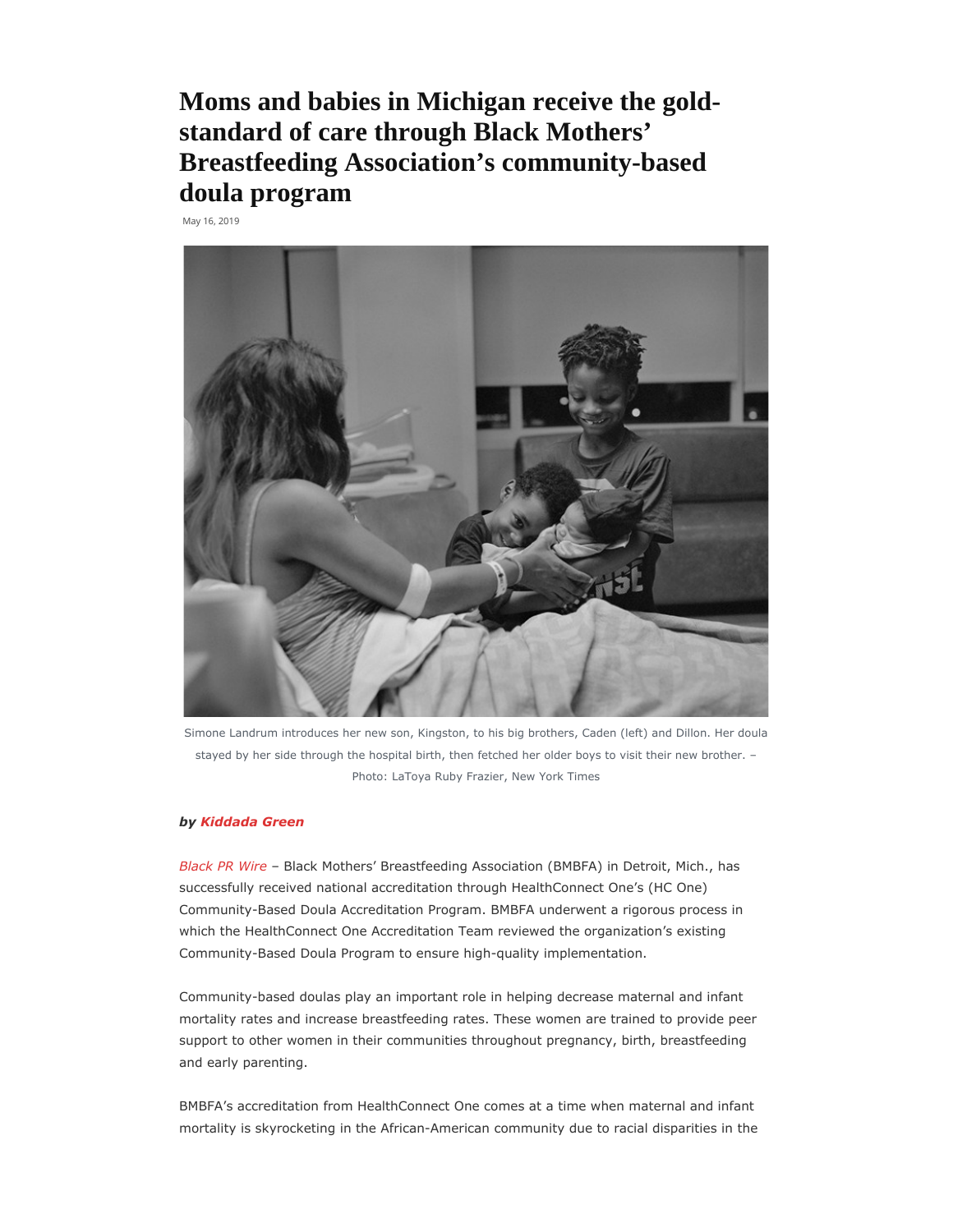healthcare system. According to the Centers for Disease Control and Prevention, "the risk of pregnancy-related deaths for black women is three to four times higher than those of white women." This is impacting the health of African-American women at an alarming rate, causing a maternal health epidemic. The accreditation means that BMBFA is providing Detroit mothers with the highest quality care.

"The accreditation gives us a boost towards creating a sustainable program with the ability to build a labor market for community-based doulas. We continue to positively impact our community, providing respectable service and honorable care to Detroit families," said Kiddada Green, BMBFA founding executive director. "We understand the level of intimacy involved in pregnancy and birth and we are honored each and every time that a family allows us to join in their birth experience."

BMBFA's Community-Based Doula Home Visiting Program has assisted in more than 100 births. Their data from 2015 to 2017 demonstrates the importance of their program in African-American communities. The program boasts over 1,100 prenatal and postpartum encounters, a 100 percent breastfeeding initiation rate, 100 percent regular prenatal care rate, 99 percent healthy birth weight, 99 percent full-term babies and zero infant deaths.

HC One's Community-Based Doula Accreditation Program (CBDAP) is designed to help organizations implement a high-quality Community-Based Doula Program. "The goal of accreditation is to build greater fidelity to HC One's evidence-based, community-based doula model, therefore improving quality of service and outcomes for program participants," said Tikvah Wadley, HC One program manager.

HC One's first accreditation was Open Arms Perinatal Services in Washington state. The transformative effect of doulas in communities was spotlighted in a 2014 federally funded study, and recently HC One's program model was profiled in the 2018 Home Visiting Yearbook.

This unique, innovative program model works because it provides extended, intensive support to families throughout pregnancy, during labor and childbirth and in the early months of parenting in communities that face high risks of negative birth and developmental outcomes.

BMBFA is focused on reducing racial inequities in breastfeeding support for Black families. Since its founding in 2007, BMBFA has carried out its mission by way of direct service, training,education and advocacy. Learn more at http://blackmothersbreastfeeding.org/.

HealthConnect One is the national leader in advancing respectful, community-based, peerto-peer support for pregnancy, birth, breastfeeding and early parenting. Learn more at http://www.healthconnectone.org/.

Kiddada Green is the founding executive director of Black Mothers' Breastfeeding Association (BMBFA), where this story first appeared.